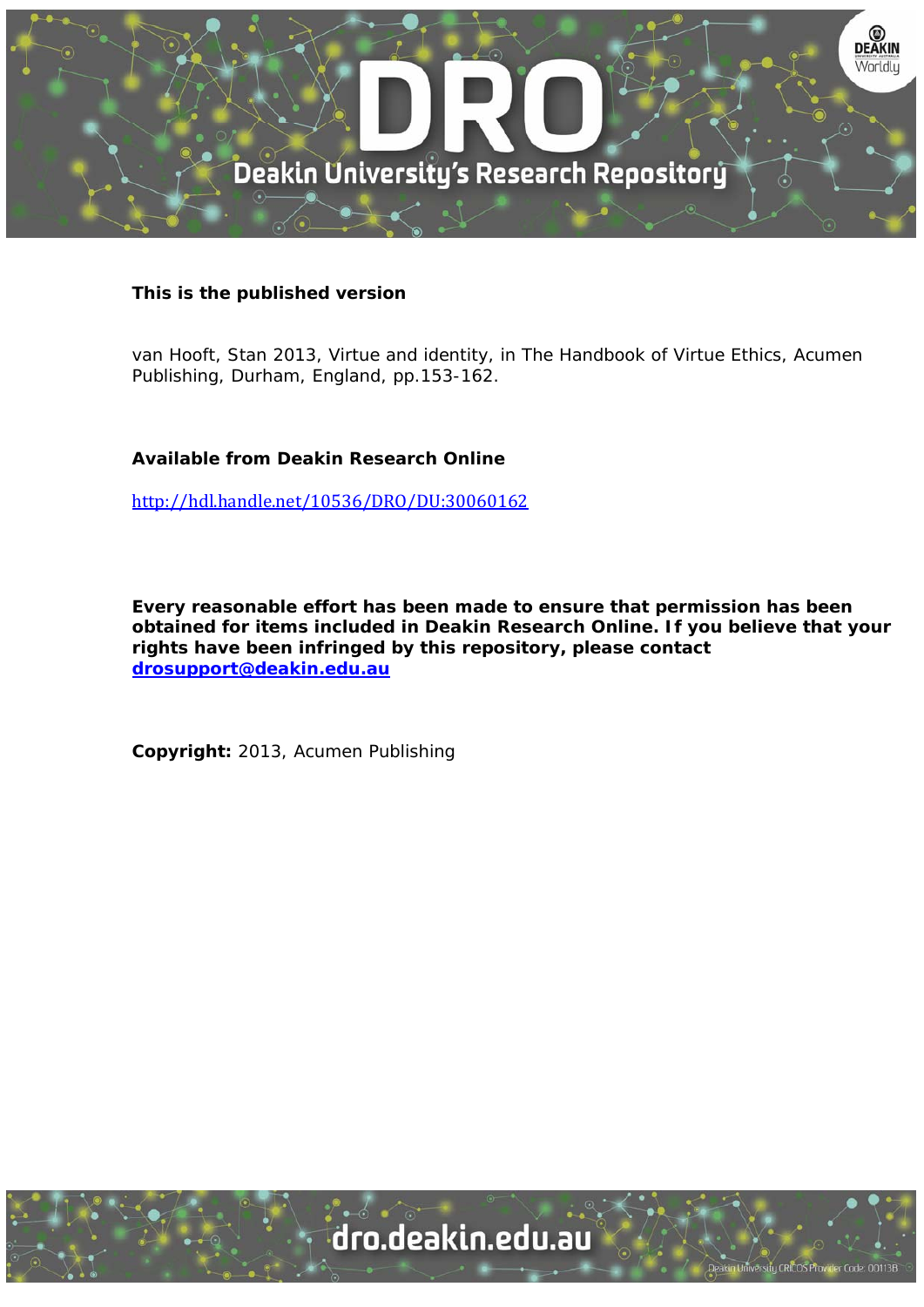# **13**

## **Virtue and identity**

### Stan van Hooft

According to Thomas Nagel, the requirements of morality "are not imposed from outside, but reflect our own disposition to view ourselves, and our need to *accept* ourselves, from outside. Without such acceptance we will be in a significant way alienated from our lives" (Nagel 1986: 138).

This quotation hints at a solution to what I will call "Smith's problem" after Michael Smith who has most clearly articulated it (M. Smith 1994). This problem maps onto the debate between the Kantian and the Humean traditions in ethics. Kantians argue that moral norms are grounded in reason. By exploring the very concepts of morality and freedom we discover that we cannot but give ourselves the moral law autonomously and that it would be inconsistent and self- defeating on the norms of rationality to will to perform an immoral action. In this way, reason can establish certain "moral facts" such as that giving a false promise would be wrong. But the problem here is that this discovery does not provide us with a motivation to do right and avoid evil. We may acknowledge the rationality of doing right without being motivated to do so, just as I may acknowledge the rationality of taking an umbrella on a day when rain is expected but decide, in a devilmay- care mood, not to do so. If considerations of rational prudence can be ignored, how much more could the facts of morality be ignored? And besides, one does not act morally just in order to avoid being irrational.

From the Humean side, the problem is a mirror image of this. For Hume, reason does not motivate. Only desires do. An action is caused by a combination of a relevant belief with a suitable desire. So in order to do right and avoid evil we must desire to do so. Reason can only show us the means. Caring and sympathy for others may count among our desires and it is to be applauded when they do, since this will lead to welcome social and personal outcomes, but there is nothing normative or compelling about those or any other desires. There are no "moral facts" here: no rationally grounded beliefs about what is right or wrong. There are only feelings of sympathy and caring. But these are fleeting and contingent and, moreover, they are not linked to moral beliefs. The absence of relevant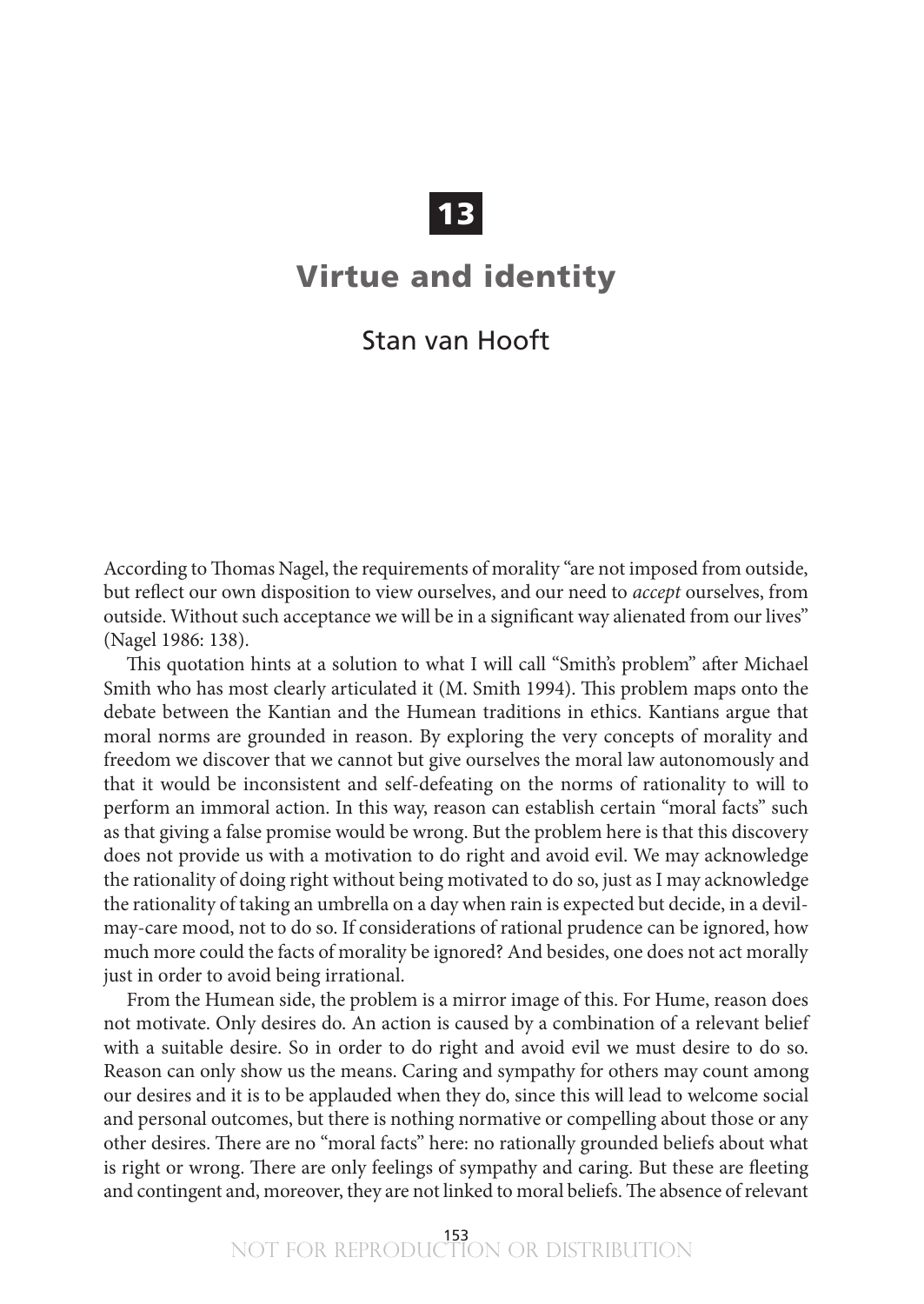and well-grounded beliefs here means that moral motivation appears not only fleeting but also arbitrary. We will act benevolently just to those people whom we happen to care about. Even a general and impartial point of view, while perhaps indicating what is right, may not guarantee the necessary motivation to do right.

What is needed to overcome the lack of inclination in the Kantian picture and the lack of rational warrant in the Humean conception is an internal relation between a rational belief that an action is right and an effective motivation to perform it. I will argue in this chapter that we need virtue in order to forge this required internal relation between reasons and motivations. I will argue that, in its most general sense, being virtuous involves being motivated to act in accordance with internalized identity-confirming norms in ways appropriate to one's situation so as to express and confirm one's identity as a socially formed, responsible agent. As Nagel might put it, virtue stems from a concern not to be alienated from one's life.

#### **SELF- CONSTITUTION**

There have been several recent attempts to solve Smith's problem. Christine Korsgaard, in her recent book, *Self- constitution: Agency, Identity, and Integrity*, argues against "dogmatic rationalists" who "believe that norms exist outside of human reason – they arise from Objective Values or Moral Facts or some sort of rational structure that exists 'out there' in the universe" (Korsgaard 2009: 6). These views founder on Smith's problem because they do not explain why we feel we should adhere to these norms. The "necessitation", or feeling that an action *is to be done*, that we feel when acting morally does not take the form of obedience to an external reason or command. Instead, the moral life "is not the struggle *to be rational* or *to be good*. It is, instead, the ongoing struggle for integrity, the struggle for psychic unity, the struggle to be, in the face of psychic complexity, a single unified agent"  $(ibid.: 7).<sup>1</sup>$ 

Korsgaard begins her argument by making a distinction between an act and an action. What matters here is the description being given to the action. An event is described as an act when there is no consideration given to the agent's purpose, while a description of an action includes the purpose or end being sought. So when moral theorists talk about making promises, say, they are describing acts, whereas when they draw a scenario in which a person makes a promise in order to gain some advantage, they are describing an action. In this way an agent's reasons are built into the action description. The reason for an action is not a pre- existing mental state that gives the act a point or a moral quality and which could be thought separately from the act. It is inherent in the action as its purpose. The action description expresses the internal coherence of the agent's reasons and motivations.<sup>2</sup>

It is because actions are described in this holistic way that they are so intimate to the identity of their agents. The purposes that give actions the moral quality that they have belong to the agents and express their identities – including their states of virtue and their practical rationality. As Korsgaard puts it, "there is no *you* prior to your choices and actions, because your identity is in a quite literal way *constituted* by your choices and actions" (*ibid.*: 19). Accordingly she adds, "We are each faced with the task of constructing a peculiar, individual kind of identity – personal or practical identity – that the other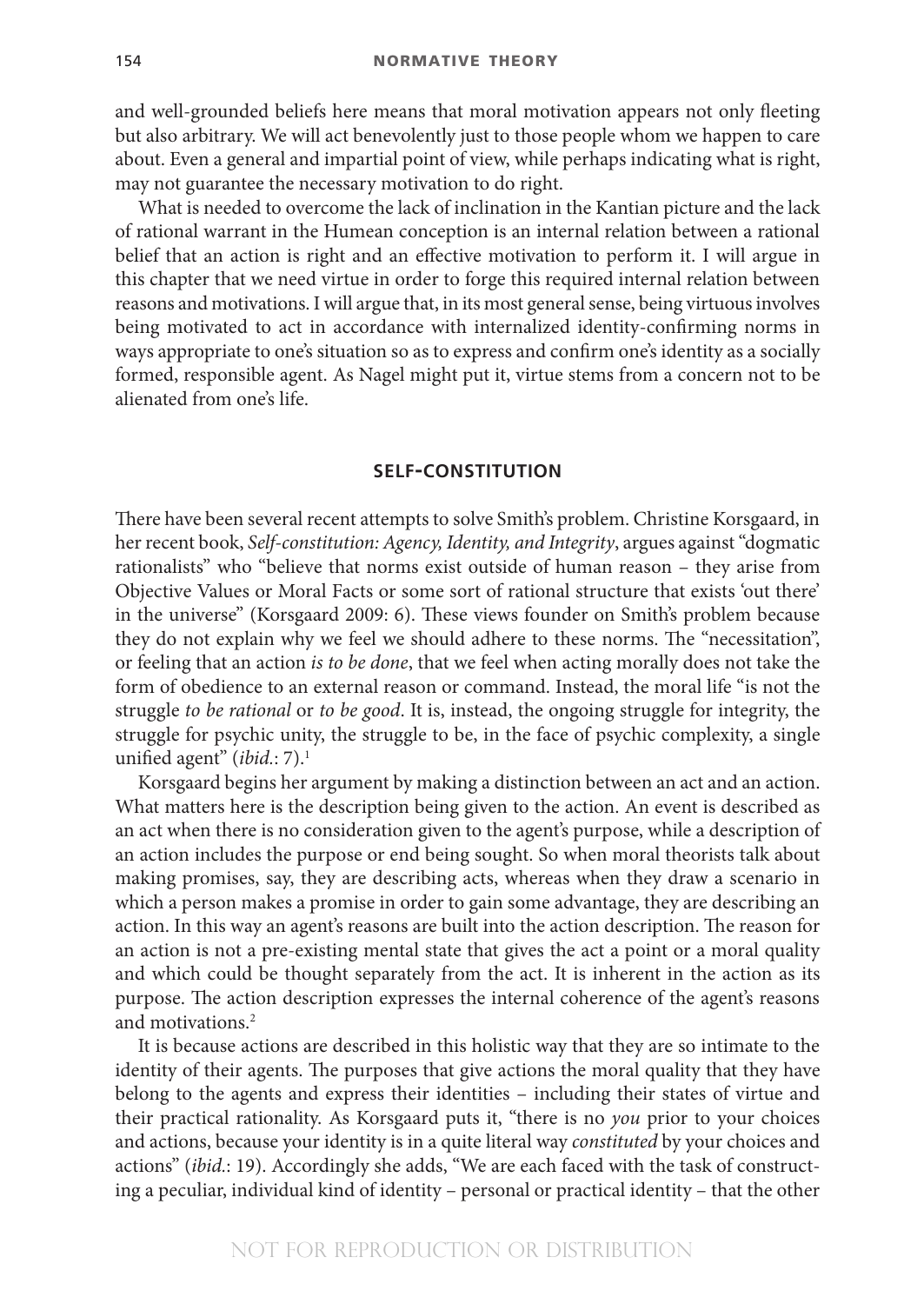animals lack" (*ibid.*: 19–20). Moreover, the identity that we construct for ourselves makes certain actions worthwhile. In acting as a mother or as a teacher I adopt the norms that these roles contain along with my identity. I will leave aside whether the individualist voluntarism inherent in this thesis is consistent with theories of social formation of the self beloved of more communitarian thinkers. Whatever the source of our identity – whether we acquire it through our socialization, or whether we construct it as an existential project, or whether both processes are at work dialectically – the link between it and the reasons that we think make an action worthwhile will be very close.

Given Smith's problem, it would be difficult to understand how we could act *from* principles. Accordingly, Korsgaard interprets Kant as distinguishing between acting from incentives and acting in accordance with principles. The notion of an incentive here is that of an object in the world which, in my way of understanding the world, attracts me in some way so as to elicit a desire or motivation within me. "An incentive is a motivationally loaded representation of an object" (*ibid.*: 104–5). When I act on principle and help a friend at some cost to myself, what is my incentive for doing that? It is not Kant's respect for the Law. Korsgaard suggests it is my desire to express and enhance my identity as a friend. It is my wish to fulfil my role as a friend that motivates my acting in accordance with the relevant principles of friendship. This solves Smith's problem in relation to the norms inherent in the many forms of life and related identities that I occupy. There are norms inherent in being a mother, a teacher or a friend and I establish and preserve those identities in myself by acting in accordance with those norms or, as we can now say, *from*  those norms. The link between those norms and my identity makes them motivational incentives for me.

But Korsgaard expands this view to suggest that, when we dig down beyond all our relatively transparent purposes and motivations, our deepest incentive is to create our identity as a unified and integrated agent. This identity is, at base, the identity of a rational agent willing and able to follow the dictates of practical reason. As Korsgaard puts it, "In valuing ourselves as the bearers of contingent practical identities, knowing, as we do, that these identities are contingent, we are also valuing ourselves as rational beings" (*ibid.*: 24). And she adds, "The necessity of conforming to the principles of practical reason comes down to the necessity of being a unified agent" *(ibid.*: 25).

But is this theory confirmed phenomenologically? Most often we would help a friend because we see that they are in need of help. It is my being their friend that allows me to see the need and that motivates me to respond to it. In such cases there may not be much explicit entertainment of reasons at all. On other occasions we may explicitly think that we should help a friend because that would be what my being a friend requires of me. But it is not often that I express the necessity I feel to help a friend by saying that I must do so in order to honour my identity as a rational agent. This would be a classic example of Bernard Williams's "one thought too many" (B. Williams 1981b: 18). However, there is nothing in Korsgaard's account that suggests that this incentive or motivation must be a conscious reason or a desire. We are less transparent to ourselves than that. What Korsgaard is pointing to is a level in our motivational sets of which we are not usually conscious. There are other more obvious and more "surface" matters that constitute my purposes and it is these that give my actions their moral quality. But the origin of the incentive or deep motivation with which I act is my existential concern to be a rational and unified agent.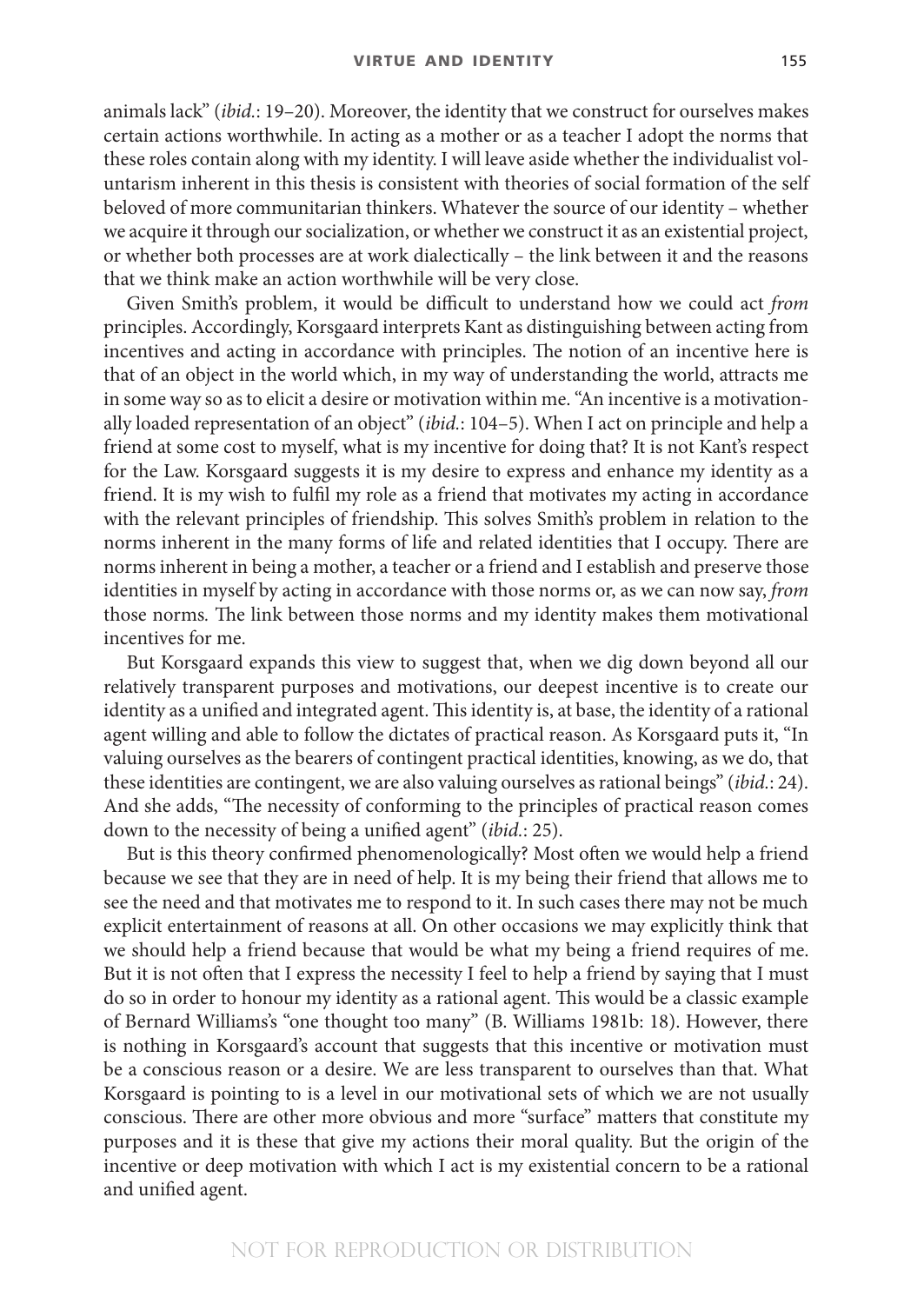However, Korsgaard's notion of identity as a rational and unified agent seems remarkably thin.<sup>3</sup> It has no phenomenology at all. Our constituting ourselves as unified rational agents by acting rationally is not a purpose that we entertain in any sense that is phenomenologically available to us. While there might be extreme circumstances such as acting under torture, when we question whether what we did when we surrendered vital information was truly done in a voluntary way or whether it was an act wrung from us under extreme duress, we do not normally seek to establish ourselves consciously as a rational agent of our actions. Being a rational agent does not contribute to my sense of identity. It is simply presupposed by it. It would seem then that my identity purely as a rational agent is a Kantian theoretical construct.

However, I do not think that this is a problem for the use that I am making of Korsgaard's thesis. That it is not available phenomenologically prevents this quest from being a Humean desire and therefore escapes the charge of contingency levelled against such desires. Rather, it is what we might call a necessary condition for agency. All of our actions arise from a deep quest for rational unity in our motivational sets. This condition is now seen as a dynamic, existential quest which occurs below the level of self- consciousness but which we must posit as a real and effective element in our motivational sets in order to make sense of the phenomenon of necessitation. Beneath the many layers of our thick identity as a mother, teacher or friend there needs to be this primordial and usually unconscious quest for the realization of our very humanity as a rational and integrated agent. While Korsgaard uses both Kantian and Platonic concepts to explicate this quest, so that it is both a quest to be true to our rationality and a quest to be internally ordered, the key point is that it unites the rational perception of what we are called upon to do in the world with the existential motivation to order and unify ourselves by doing it.

What Korsgaard has achieved is the identification of an existential, primordial level of caring about one's own identity as a rational agent. But, up to this point, this has no moral significance. It applies equally to all cases of practical necessitation. Someone may feel that they simply *must* buy that vintage guitar on eBay. Gauguin felt that he *had* to go to Polynesia to pursue his painterly vocation at the expense of his family.<sup>4</sup> Indeed, if it is constitutive of the moral point of view to care about others, then Korsgaard's quest would seem to be antithetical to virtue. While caring about one's own identity is not selfish in the sense of being constituted by desires and motivations that seek the satisfaction of one's own preferences at the expense of others, it is self- centred. Even as it seeks to fulfi l the other- directed requirements of mothering, teaching or being a friend, it does so in order to establish and maintain the agent's identity as a mother, teacher or friend and, through these social roles, that agent's identity as a rational person.

Indeed, Charles Larmore has offered a critique of an earlier version of Korsgaard's account that appeared in her book *The Sources of Normativity* (Korsgaard 1996). In this text Korsgaard reiterates Kant's claim that it is the self- legislation of pure reason that justifies the claims that morality makes on us. However, according to Larmore: "If principles of conduct draw their authority from reason's legislating for itself, and not from its responding to the reasons there are, then the allegiance we owe to the claims of morality has to stem from a respect we feel for our own powers of rationality" (Larmore 2008: 115). But this does not reflect the authentic meaning of the moral point of view. This meaning is that we see another's good as a reason for action on our part. It is not that the norms upon which we should act serve to confirm us as rational beings, but that we take the needs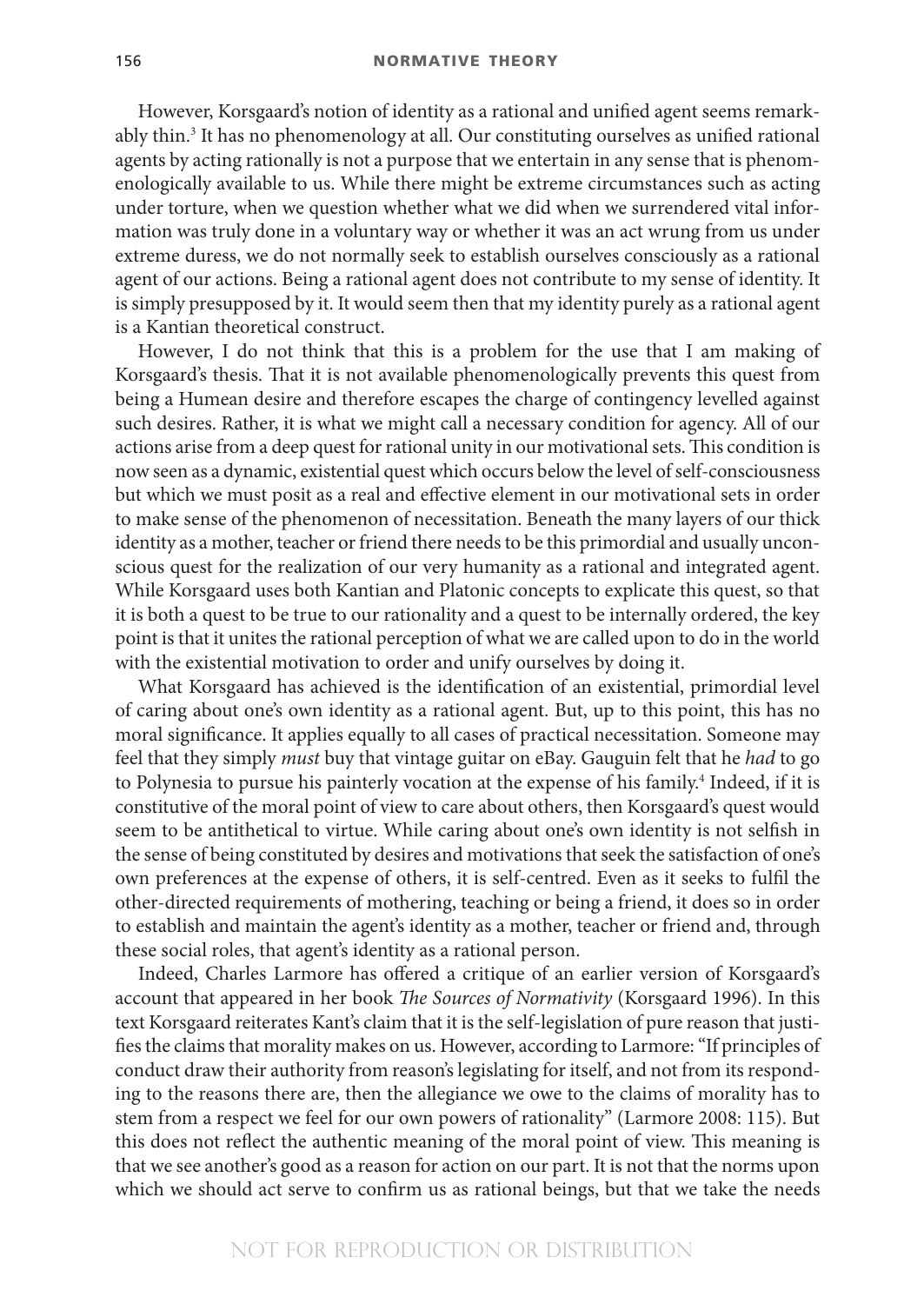and feelings of others into account in a direct and perceptual response to the real- world situations in which we find ourselves. According to Larmore,

Our moral identity consists not in valuing our own humanity and thereby determining that we ought to value that of others, but in recognizing directly the reason there is to value humanity in whatever person it may happen to appear. It is a reason to love our neighbour in no less an immediate fashion than we are naturally moved to care about ourselves. (*Ibid.*: 122)

In her later text Korsgaard responds to this critique and attempts to give virtue- ethical relevance to her thesis by using Plato's doctrine that a morally bad action is one that stems from a disordered soul. Plato famously drew analogies between the way in which a state is governed and the way in which persons govern themselves. From this Korsgaard draws the lesson that rational action should be described using not the conflict model in which reason suppresses the other parts of the soul, but the constitutional model, in which reasons act as the ordering element so as to produce an ordered and unified self who can own the action as its rational agent. As she puts it, "necessitation does exist in the Platonic soul, but it does not take the form of active, forcible repression. It is simply the *work* of government – the constant and everyday fact of coercive constitutional rule" (Korsgaard 2009: 147). What this analogy suggests is that the goal of the self is the maintenance of its inner order and thus of its identity as a principle- led rational agent. Korsgaard uses the several kinds of bad constitution that Plato had described as models for what can go wrong in the constitutional model of action she proposes to suggest that doing bad things is often a case of not being in charge of oneself. The moral law is the law of the unified constitution. Accordingly, "Both Plato and Kant think that the principle, the one that really unifies us, and renders us autonomous, is also the principle of the morally good person. According to Plato and Kant, integrity in the metaphysical sense – the unity of agency – and in the moral sense – goodness – are one and the same property" (*ibid.*: 176).

As if realizing that this response is still too narcissistic, Korsgaard goes on to argue that an agent with integrity is one who can take the reasons and purposes of another as a reason for herself – as opposed to simply using the other's reasons as a means to her own purposes. This articulates the Kantian prohibition against using another as a means. To have achieved my identity as an ordered rational agent is to live in a world in which the reasons of others – their needs and legitimate desires – are *incentives* for me, just as it is, as Larmore had argued, a world in which those needs and desires are reasons for me. Calling these reasons incentives solves Smith's problem, and acknowledging the reasons of others as reasons for me solves the moral relevance problem. Korsgaard concludes that, "Responding to another's reasons as normative is the default position – just like hearing another's words as meaningful is the default position. It takes work to ignore someone else's reasons; it's nearly as hard to be bad as it is to be good. And that's because reasons are public" (*ibid.*: 202). It is in this way that personal integrity in Korsgaard's sense equates with moral goodness and virtue.

The problem with this account, however, is that it is still the wrong thing that seems to be at stake when we act morally. For Korsgaard, what is at stake is one's identity as a rational agent and – which she says comes to the same thing – one's integrity as a moral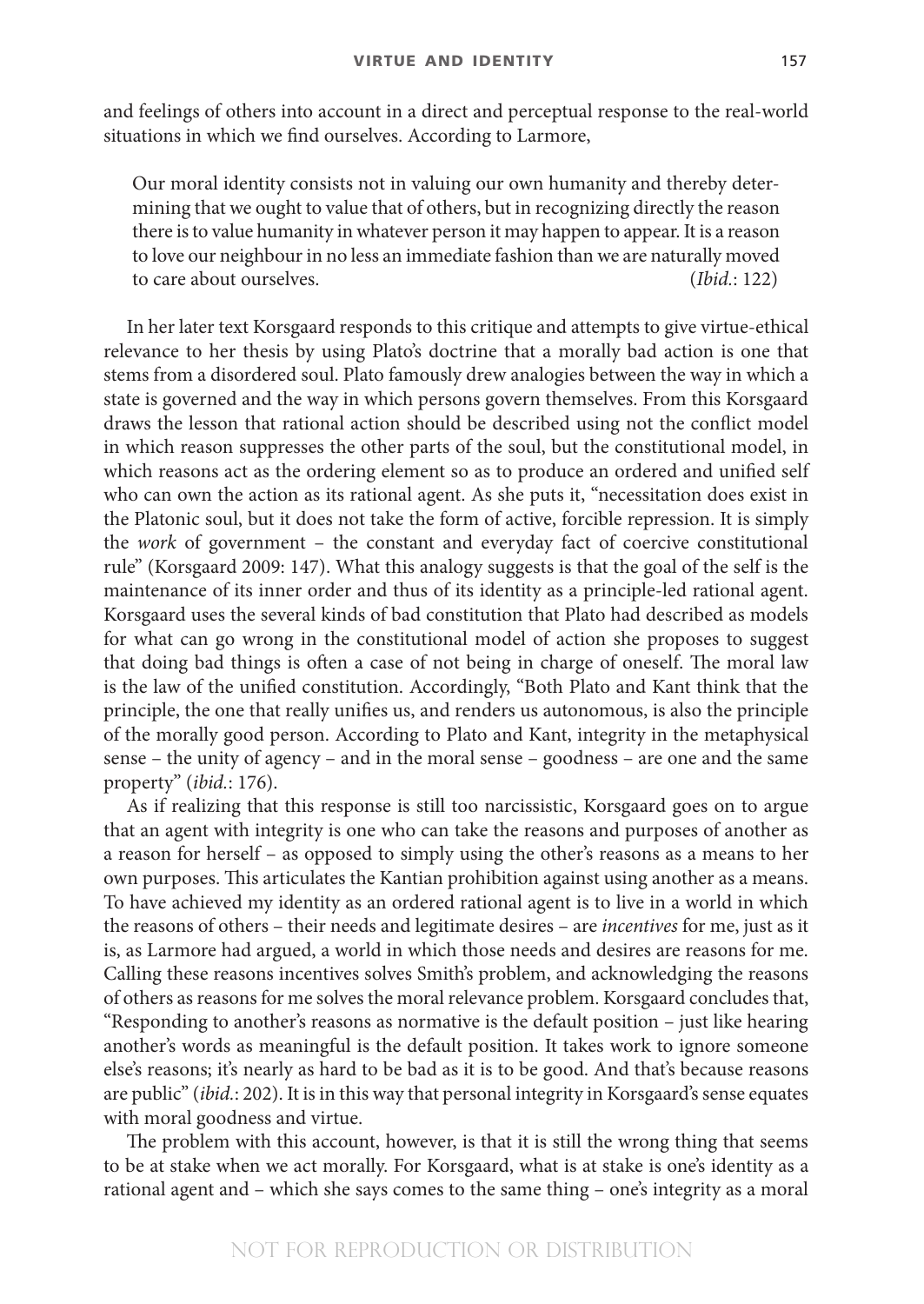agent. In Kantian terms this is my humanity as a self-legislator of the Law. However, Larmore is surely right when he says that this is not what morality is about. It is about not putting yourself first. Morality is an expression of our caring about others. It involves a deep level of caring directed upon others which comes to concrete expression in specific experiences of sympathy, specific acts of kindness and the avoidance of causing specific kinds of harm. Korsgaard's reply establishes only that it is acceptable to say that identity and integrity are all that morality is about because the concerns of other people are inextricably bound up with the agent's identity and integrity.

But I suspect that this would only be true for a *virtuous* agent. Gauguin seemed to be quite rational and integrated. Yet he was able to reject the call of his family upon him in order to pursue his integrity as an artist. So we need a better account of how the concern for others becomes an internal reason for virtuous agents. Perhaps Korsgaard's basis for necessitation is just too thin, abstract and primordial to provide a substantive conception of virtue. A substantive account would embrace the multitude of concerns and responsibilities – including those directed upon others – that a worldly agent has.

### **ETHICAL FORMATION**

In her text *Ethical Formation*, Sabina Lovibond offers a different way of overcoming Smith's problem. She also calls for an "internal" relationship between one's rationally grounded moral beliefs and one's moral actions, "meaning that the condition of being motivated to act is (somehow) contained, or implicit, in that of sincerely believing the relevant action to be called for" (Lovibond 2002: 3). If Lovibond's internal relationship holds, a belief that is sincerely held would lead fairly readily – absent any form of *akrasia* – to its being acted upon. If such a belief were about reasons in the world it might provide the means of overcoming the apparent narcissism of Korsgaard's account. It would also convert subjective necessitation into genuine normativity. But notice that this sincere practical belief need not be true on the basis of a "view from nowhere". A "truth" in this sense – obtained by an impartial or ideal observer – would heighten Smith's problem rather than solve it since it would disengage the practical belief from the motivational set of the agent.

Lovibond argues that a virtuous person is one who is sensitive to the reasons for acting morally which have a reality out there in the world in a form that allows them to be responded to.5 Not unlike Korsgaard, Lovibond rejects what she calls "the priority of psychology" (*ibid.*: 5), such as the Humean view that we need to feel sympathy or caring for others in order to be motivated to act well. Rather, moral motivation arises from "a certain species of rationality" (*ibid.*) which allows the virtuous person to see the reasons that are already there in the world: "a world in which the reasons why something is valued by one person are in principle, even if not immediately, accessible to another" (*ibid.*: 6). Lovibond suggests that this recognition of values and reasons in the world requires sensitivity on the agent's part and that this sensitivity is an aspect of that agent's virtue. Whereas most virtue ethicists approach virtue as a character ideal understood as a set of dispositions or traits which are either expressed directly in action or less directly in emotions and ethical commitments, Lovibond gives the notion of virtue a more rationalist reading. As she puts it: "Virtue ethics, then, can be seen as aiming at the elucidation of the rationalist character ideal as it relates to practical rationality, and within practical rationality, to the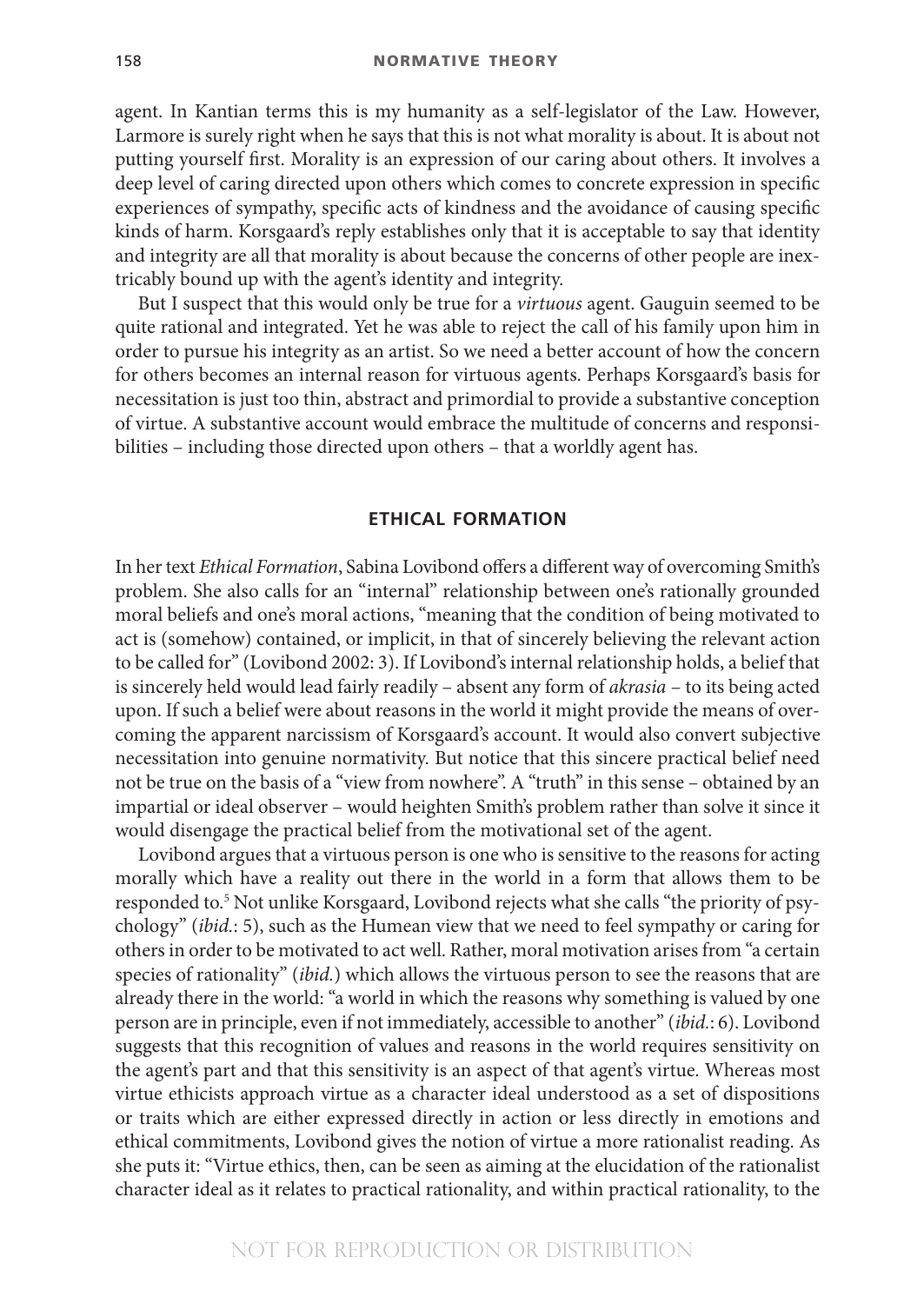proper appreciation of those (potentially action- guiding) values that lie beyond the range of ordinary self- interest" (*ibid.*: 13).

This rationalist reading involves not just an ideal of virtuous character and practice, but also an epistemological ideal centred on correct judgement. Inspired by Aristotle, Lovibond stresses the role of *phronēsis* understood as sensitive and appropriate judgement as to the moral values and demands inherent in an agent's situation. According to Lovibond, our world always already contains values: values which are there to be apprehended and responded to, rather than values we have created and then projected into the world. Because these values or reasons are always already there we are inserted into a space of reasons.

It is this thesis that overcomes Smith's problem. Rather than there being an internal existential quest for rational unity which relates subjective reasons to motivations, the world already contains values and, as worldly beings, our responses to those values are always already motivated. Accordingly, Lovibond gives great attention to explaining how these values can be understood to exist objectively. She says we should not seek to step outside of our world and theorize it "sideways on" as if we could grasp the relation between mind and world as a separate object of enquiry. While the moral realities to which the virtuous person is sensitive are socially constructed, she does not appeal to sociology to account for this. Rather, she alludes to Aristotle's account of the formation of virtue in which a person moves from being taught to act in accordance with virtue and then acquires the internal disposition to act for the sake of virtue. This process is not just dispositional but also cognitive. At some point the agent moves from reacting appropriately to morally salient stimuli to being able to understand what those stimuli are and what responses they require from her. Just as one is inserted into a linguistic space by one's upbringing, so too one is inserted into the space of moral reasons that constitutes morality. Having been trained in the habit of acting virtuously one gradually comes to acquire the skill of picking out what is morally important. A fully formed moral subject "knows how to go on" in a morally salient situation. The fully developed moral agent is able to pick out morally relevant features in her world and act appropriately in response to them.

But will she be motivated to do so? Lovibond argues that a coherent motivational form is gradually given to the reactions and attitudes of those who are shaped by their societies. Following John McDowell (1994), she refers to this as our "second nature" built upon the unstructured impulses of our "first nature". Our first nature consists of all our pre- moral drives, appetites and impulses, most of which will be self- seeking but some of which will also be instinctively sociable – including such impulses as arise from sexual relations, friendships and family ties – while our second nature is our socialized self. It is this socialized self which is the agent of virtuous action and the subject of our rational and moral judgements. Given our communitarian second nature, the moral forms that our moral communities impart to us allow us to affirm ourselves as the persons we are in the context of our societies, and to express our inclinations in forms acceptable to, and structured by, our surrounding culture.

The charge of cultural relativism which might arise in response to this account is addressed by Lovibond in her suggestion that, although there is relativism here, there is also objectivity. It is not voluntary agreement which establishes this objectivity. Rather, it is the pre- conscious processes of acculturation and, as a result, persons emerge into the social world finding norms and values which are always already there. Objectivity comes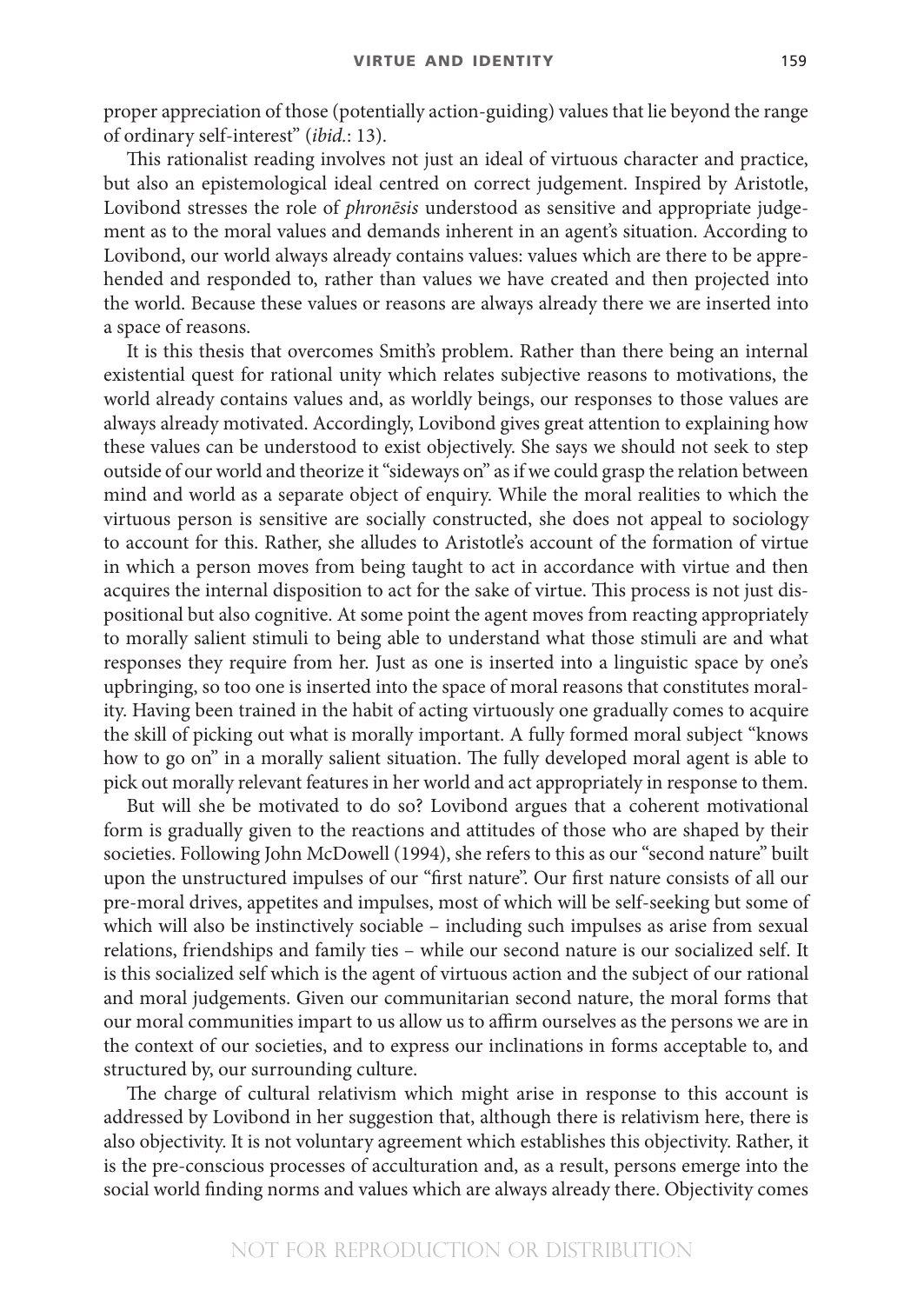about because the processes of social formation build rules which we then experience as binding: just as arithmetic rules are learnt in inchoate ways as part of a non- self- conscious learning process but nevertheless produce objectively valid standards for doing mathematics. As Lovibond puts it:

If we are going to point to *immersion in a culture* as the material basis of our sense of value and of its normative bearing on action, then it would seem that we remain committed to a character ideal inextricably linked with the concept of form – a concept that reappears in the setting of "relaxed" (nonreductive) naturalism in the guise of the ethically significant form to which the virtuous person is attuned. (Lovibond 2002: 62)

Although she appeals to Plato to explicate the concept of "form" that she is using here, she is not alluding to a transcendent reality or to a view from nowhere. Rather, the judgements and ways of acting on the part of individuals in a community collectively participate in, and contribute to, the traditions and way of life of that community, including its moral norms. This way of life then constitutes the quasi-Platonic form of which those judgements and actions are an expression. While this degree of objectivity may not satisfy all moral realists, it will be sufficient for my argument and, indeed, may be as much objectivity as any virtue-ethical theory has available to it.

Pursuing her rejection of the priority of psychology in her account of practical rationality, Lovibond rejects any appeal to metaphysical entities such as free will or even selfconscious intentions housed in a mind. For her, to act morally is not to give oneself the moral law so as to constitute one's freedom, or to be driven by benevolent sentiments such as caring. It is to express one's socially formed values in action. While the cynical may see the existential quest which motivates such expression as a will to conformity, a more generous reading would see it as motivated by a desire for belonging. I should add that this account explains, in a way that Korsgaard's could not, our adherence to norms which are not rationally based, such as those of aesthetics or of religious dietary rules.

Lovibond departs from the Kantian concept of "autonomy" in favour of her own concept of "authorship". Given the social pressures towards dissolution of self and given the co-presence and effectiveness of a first nature and a second nature, our authorship is the creation of a unified self out of the myriad influences that constitute that self. In this way we attest to our acceptance of the norms of our culture and also to our integrity as a discrete individual. We do not give ourselves the law so as to constitute ourselves as autonomous apart from, or in defiance of, our socialization. Rather, we constitute our subjectivity by being the author of our actions from within the practical resources our culture gives us. Just as a writer can be an author even while using an established language which he has not given himself as a law, so a moral agent can use established community norms which she does not give herself as laws. Nevertheless, her authorship of her actions is genuine. Ethical training brings us to the point where we can do the right thing not just as imitators of others, but as authors of our own acts.

Lovibond sees authorship as an ethical notion in that it grounds accountability. We need to be able to represent ourselves to others as consistent and unified. For Lovibond, this is what makes social life predictable and allows others to rely on us. However, as this is a somewhat instrumental account of authorship, I would highlight its existential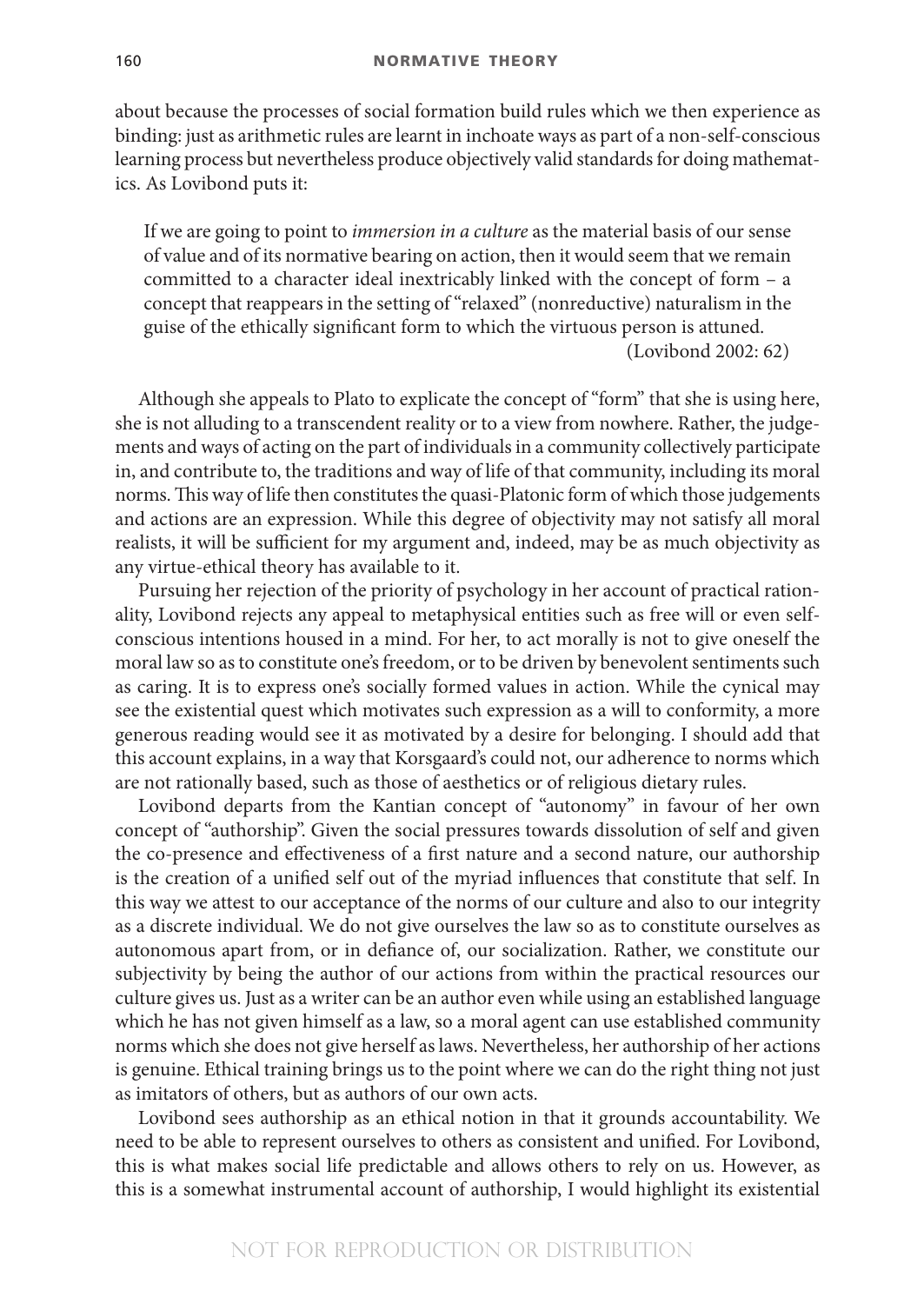significance. While it grounds our accountability to others, it also grounds our selfacceptance as unified selves and responsible virtuous agents.

#### **VIRTUE**

What concept of virtue can we derive from all this? It will not be a specific concept such as that of courage, generosity or honesty. It is as yet too primordial to have a name. It will acquire specific names as it is realized in specific situations. It will not be a concept tied to that of "character" – a passive concept tied to explanatory and causal ways of thinking. It will be an existential concept and it will lie so deeply in our motivational make- up as to normally escape the scrutiny of reflection. If it has a link to the concept of eudaimonia it will be through that of self-realization.<sup>6</sup> And it will overcome the distinction between self- concern and concern for others which has been so crucial to identifying the moral point of view.

I have suggested in my commentary on Korsgaard's thesis about identity and integrity and Lovibond's thesis about authorship that there is an existential concern expressed in the ethical life. It is a concern to forge and express our unity as a moral agent and our integrity as a subject who is largely socially formed. This concern is not equivalent to a prudential concern in which we pursue our interests – possibly at the expense of those of others – but is a self- directed or agent- relative concern of a morally innocent kind. If our social formation turns the needs of others into incentives or into reasons for us to ameliorate their condition, we still need a basis from which to respond. We are not inert receptacles of morally loaded messages from the world. We are not cameras that can coldly record the suffering of others. We have a responsive second nature. Just as our world contains reasons that are always already there, so our subjectivity – our authorship – contains concerns that are always already there. One of these will be our concern to be who we are.

But what Korsgaard has faintly shown, and Lovibond more strongly, is that who we are is not distinct from what we are morally concerned about. It is not detached from the norms and values that exist in our societies. Our social upbringing has made us into beings who see our good not just in our own identity but also in doing good for others. Indeed, Emmanuel Lévinas (1969) has argued that our concern and responsibility for others ground our very ontology as existential beings.7 It is through the concern of others for me that I have come to be. Accordingly, I have learnt what it is to be in a context from which caring for others cannot be removed. The virtuous stance which lies in the hidden heart of our authorship is a self-project<sup>8</sup> concerned to establish, at one and the same time, our being as a unified agent and our being as one concerned to meet the legitimate needs of others and to avoid doing them harm. I need those others in order for me to have the purposes that constitute my actions as mine and in order for them to constitute that meaningful world full of reasons for action in which I live.

This concept of virtue overcomes Smith's problem. Virtue is an existential quest for selfrealization that provides the internal link between reason and motivation so as to drive my practical engagement with the world. It grounds the necessitations out of which I act. It constitutes my motivated self and extends my concerns towards others. It is a necessary condition both for seeing moral facts and for being a moral agent. Seeing those facts is just as much an expression of my virtue as the motivated actions that would flow from it. In